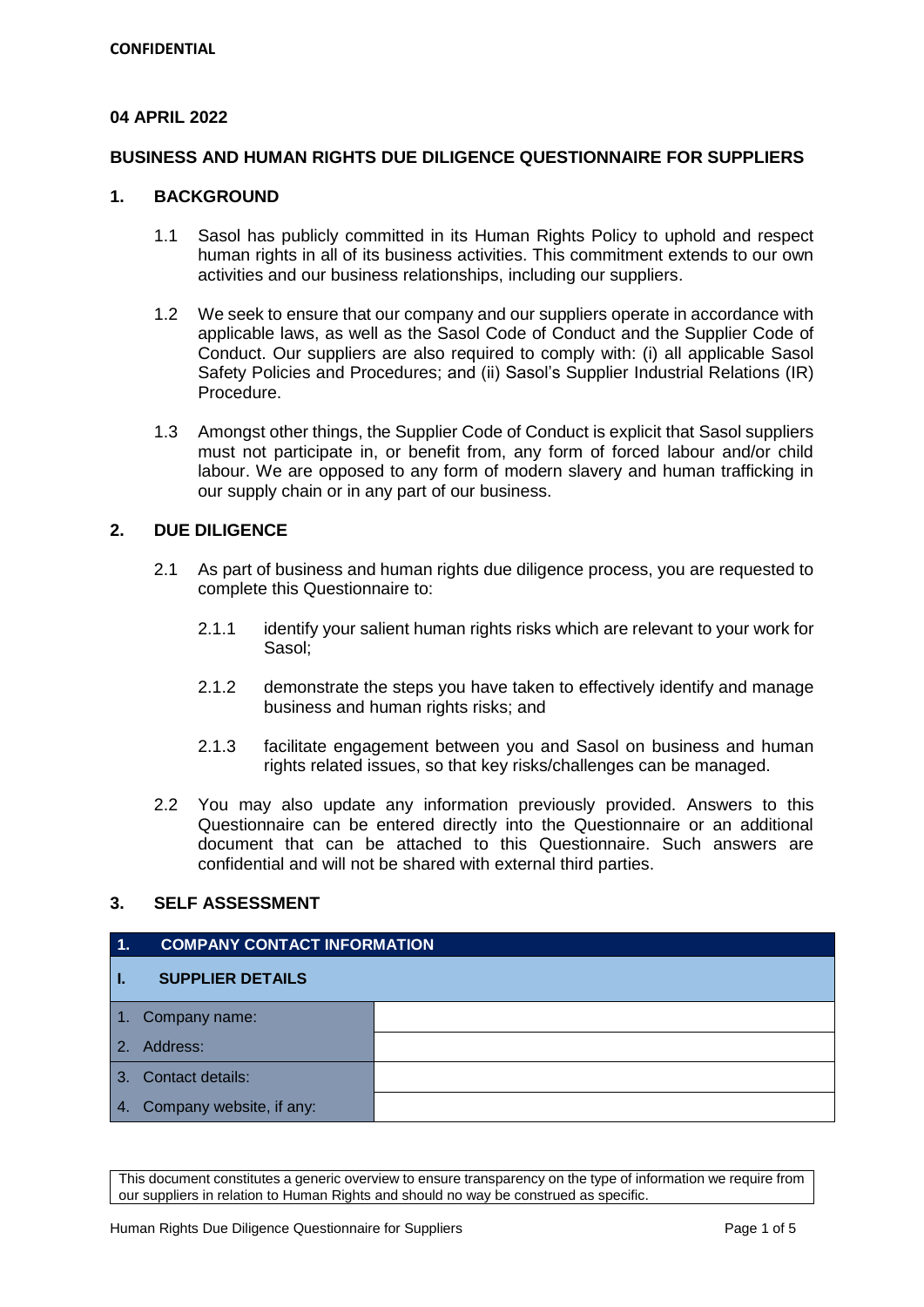| 5. The nature of the supplier's line<br>of business:                                                                                                                                                                                                               |                                                                                                     |  |  |  |
|--------------------------------------------------------------------------------------------------------------------------------------------------------------------------------------------------------------------------------------------------------------------|-----------------------------------------------------------------------------------------------------|--|--|--|
| 6. Supplier's geographical footprint<br>(subsidiaries and branches<br>which are engaged in the<br>provision of goods or services to<br>Sasol):                                                                                                                     |                                                                                                     |  |  |  |
| PRIMARY COMPANY CONTACT<br>2.                                                                                                                                                                                                                                      |                                                                                                     |  |  |  |
| DETAILS OF THE SUPPLIER REPRESENTATIVE<br>H.                                                                                                                                                                                                                       |                                                                                                     |  |  |  |
| Primary contact person:<br>7.                                                                                                                                                                                                                                      |                                                                                                     |  |  |  |
| 8. Title:                                                                                                                                                                                                                                                          |                                                                                                     |  |  |  |
| Phone number:<br>9.                                                                                                                                                                                                                                                |                                                                                                     |  |  |  |
| 10. Email:                                                                                                                                                                                                                                                         |                                                                                                     |  |  |  |
| III.<br><b>LABOUR</b>                                                                                                                                                                                                                                              |                                                                                                     |  |  |  |
| 11. % of employees that are<br>male/female:                                                                                                                                                                                                                        | Male<br>Female                                                                                      |  |  |  |
| 12. Do you have procedures in<br>place to ensure no employees<br>suffer discrimination on the<br>basis of their national, ethnic or<br>social origin; health status;<br>disability; sexual orientation;<br>age; gender; political opinion; or<br>religious belief? | $\Box$ NO<br>$\Box$ YES<br>Comments:                                                                |  |  |  |
| 13. % of employees that are<br>foreign/migrant workers and<br>countries of origin:                                                                                                                                                                                 | [Please also express this figure as a percentage of your total<br>workforce.]                       |  |  |  |
| 14. % of temporary workers:                                                                                                                                                                                                                                        | [Please also express this figure as a percentage of your total<br>workforce.                        |  |  |  |
| 15. Are all employees provided with<br>a written employment contract                                                                                                                                                                                               | $\Box$ YES<br>$\square$ NO                                                                          |  |  |  |
| which provides for at least the<br>minimum wage?                                                                                                                                                                                                                   | Comments:                                                                                           |  |  |  |
| 16. Do you verify the age of your<br>workers to ensure all workers                                                                                                                                                                                                 | $\Box$ NO<br>$\Box$ YES                                                                             |  |  |  |
| are of a minimum age?                                                                                                                                                                                                                                              | <b>Comments:</b>                                                                                    |  |  |  |
| 17. Are employees or contract<br>workers free to leave their<br>employment with your company<br>on reasonable notice?                                                                                                                                              | $\Box$ NO<br>$\Box$ YES<br>Comments:                                                                |  |  |  |
| 18. Do you audit recruiters to<br>assess forced labour/human<br>trafficking risks?                                                                                                                                                                                 | $\square$ NO<br>$\Box$ YES<br><b>Comments:</b> [If you do not use recruiters (or to your knowledge, |  |  |  |
|                                                                                                                                                                                                                                                                    | your own suppliers) please answer "N/A".]                                                           |  |  |  |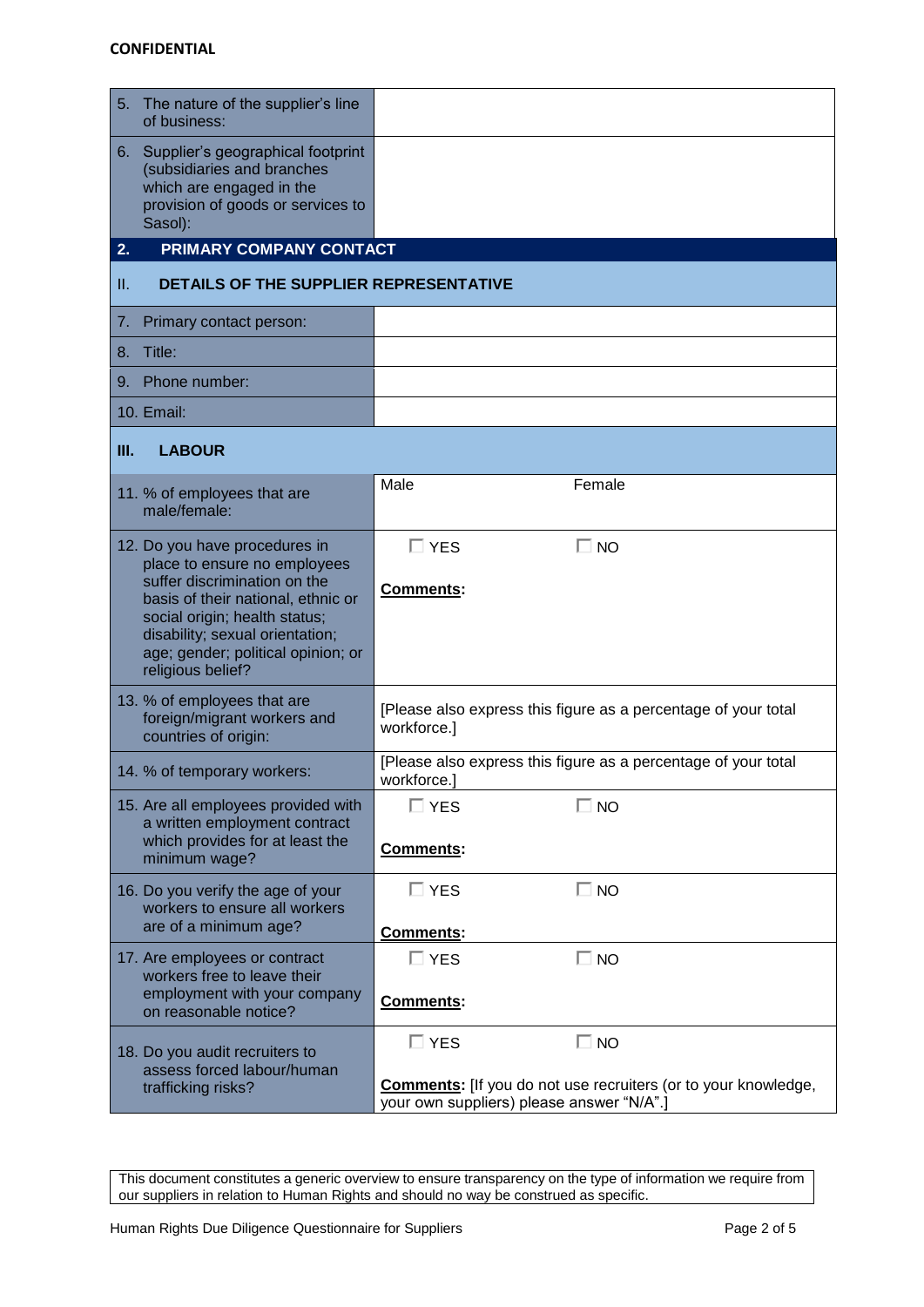| 19. Are your workers free to join any<br>labour or collective bargaining<br>organisation and/or trade union?                                                                               | $\Box$ YES                                                                                                                                                                                                                                                                                                                        | $\overline{\triangledown}$ NO                                                                                                                                                 |  |  |  |
|--------------------------------------------------------------------------------------------------------------------------------------------------------------------------------------------|-----------------------------------------------------------------------------------------------------------------------------------------------------------------------------------------------------------------------------------------------------------------------------------------------------------------------------------|-------------------------------------------------------------------------------------------------------------------------------------------------------------------------------|--|--|--|
|                                                                                                                                                                                            | <b>Comments:</b>                                                                                                                                                                                                                                                                                                                  |                                                                                                                                                                               |  |  |  |
| 20. Have you implemented<br>procedures to protect worker                                                                                                                                   | $\Box$ YES                                                                                                                                                                                                                                                                                                                        | $\Box$ NO                                                                                                                                                                     |  |  |  |
| health and safety, including: (a)<br>enforcing safety standards; (b)<br>limiting exposure to harmful<br>substances; and (c) preventing                                                     | Comments:                                                                                                                                                                                                                                                                                                                         |                                                                                                                                                                               |  |  |  |
| excessive mental and physical<br>fatigue? Please describe them.                                                                                                                            |                                                                                                                                                                                                                                                                                                                                   |                                                                                                                                                                               |  |  |  |
| <b>IV. BUSINESS AND HUMAN RIGHTS</b>                                                                                                                                                       |                                                                                                                                                                                                                                                                                                                                   |                                                                                                                                                                               |  |  |  |
| 21. Do you have a human rights<br>policy? If yes, please describe:                                                                                                                         | $\Box$ YES                                                                                                                                                                                                                                                                                                                        | $\Box$ NO                                                                                                                                                                     |  |  |  |
| (a) how this is communicated;<br>and (b) how responsibility for<br>implementation is embedded in<br>your governance structure.                                                             | Comments:                                                                                                                                                                                                                                                                                                                         |                                                                                                                                                                               |  |  |  |
| 22. Does your company have a<br>process to identify its actual or                                                                                                                          | $\Box$ YES                                                                                                                                                                                                                                                                                                                        | $\Box$ NO                                                                                                                                                                     |  |  |  |
| potential human rights impacts?<br>If so, please describe the salient<br>impacts you have identified, and<br>detail any impact assessments<br>in the last three years.                     | <b>Comments:</b>                                                                                                                                                                                                                                                                                                                  |                                                                                                                                                                               |  |  |  |
| 23. Do you operate in a high-risk<br>country, such as conflict zones                                                                                                                       | $\square$ YES                                                                                                                                                                                                                                                                                                                     | $\Box$ NO                                                                                                                                                                     |  |  |  |
| or jurisdictions where it is well-<br>known laws are incompatible<br>with key international human<br>rights standards?                                                                     |                                                                                                                                                                                                                                                                                                                                   | <b>Comments:</b> [Please in particular note operations in high risk<br>areas where those specific operations are involved in the<br>provision of goods or services to Sasol.] |  |  |  |
| 24. In the last three years has your<br>company (or any of its officers                                                                                                                    | <b>YES</b>                                                                                                                                                                                                                                                                                                                        | <b>NO</b>                                                                                                                                                                     |  |  |  |
| or employees) been subject to<br>any investigation, inquiry, or<br>enforcement proceedings by<br>any governmental or regulatory<br>authority regarding any alleged<br>human rights abuses? | <b>Comments:</b> [Matters of interest may relate to, for example,<br>slavery, forced or child labour, human trafficking, purchase of raw<br>materials from business partners allegedly using child labour,<br>disrespect for gender equality, adverse impacts on local<br>communities, or reprehensible environmental practices.] |                                                                                                                                                                               |  |  |  |
| 25. Do you have a process for<br>receiving, investigating and                                                                                                                              | $\Box$ YES                                                                                                                                                                                                                                                                                                                        | $\Box$ NO                                                                                                                                                                     |  |  |  |
| resolving reports of human<br>rights impacts (e.g. grievance<br>mechanism)?                                                                                                                | Comments:                                                                                                                                                                                                                                                                                                                         |                                                                                                                                                                               |  |  |  |
| 26. Do you hire or use private or<br>public security forces? If so,                                                                                                                        | $\square$ YES                                                                                                                                                                                                                                                                                                                     | $\Box$ No                                                                                                                                                                     |  |  |  |
| what measures have you<br>implemented to ensure security<br>forces respect human rights?                                                                                                   |                                                                                                                                                                                                                                                                                                                                   | <b>Comments:</b> [If the you do not need to use public or private<br>security forces, please answer "N/A".]                                                                   |  |  |  |